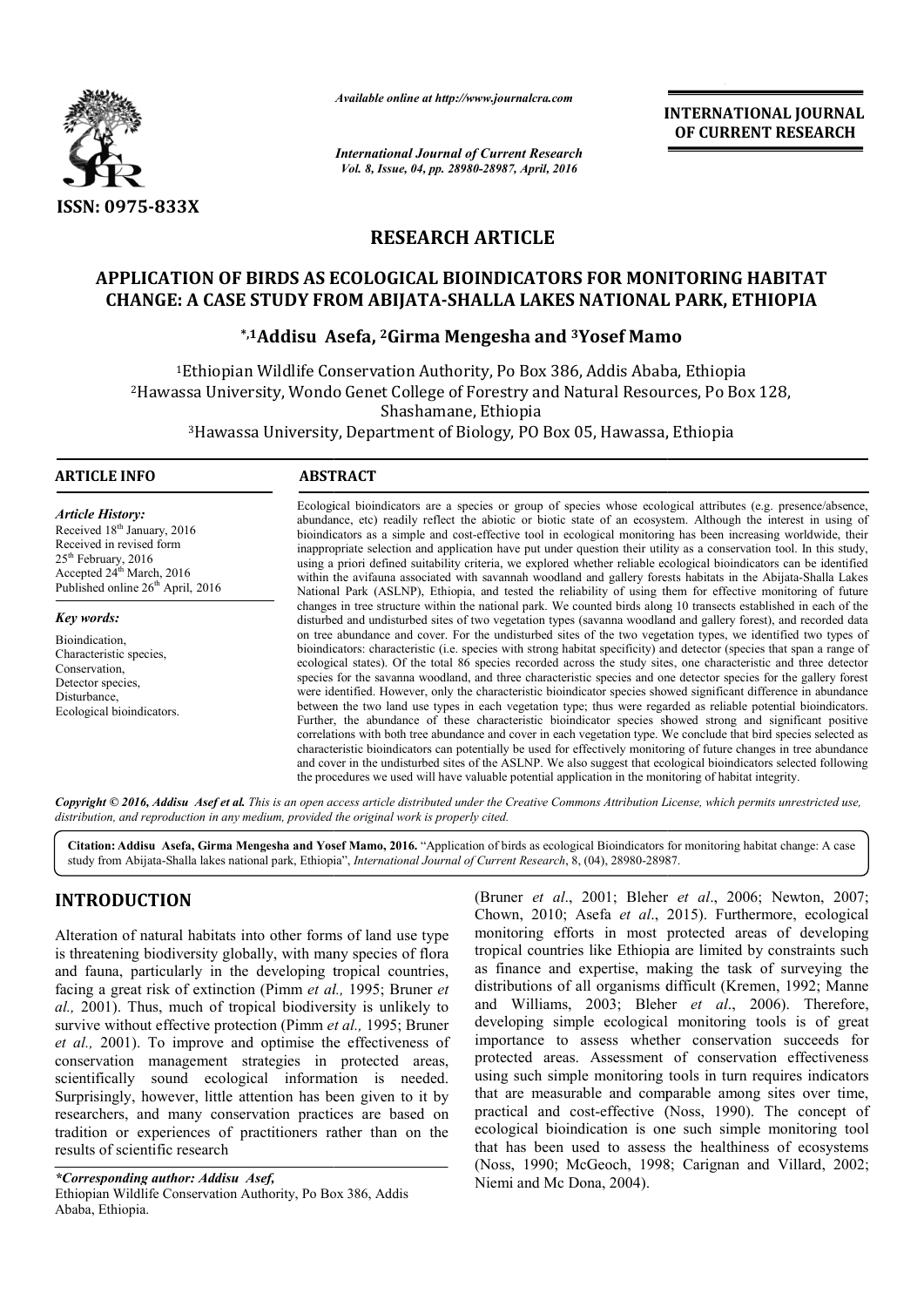Bioindicators are a species or group of species whose ecological attributes (e.g. presence/absence, abundance, reproductive success, etc) readily reflect the abiotic or biotic state of an environment (environmental bioindicators), an ecosystem (ecological bioindicators), or the diversity of taxa (biodiversity bioindicators) (McGeoch, 1998; Niemi and McDonald, 2004). Ecological bioindicators are primarily used either to assess the condition (e.g., as an early-warning system) or to predict trends in state of an ecosystem (Dale and Beyeler, 2001). Two types of ecological bioindicators are commonly used for ecosystem state monitoring: characteristic and detector bioindicators (van Rensburg *et al.,* 1999; McGeoch *et al.,* 2002). Characteristic ecological bioindicators are those habitat-specialized species occurring with higher abundance and higher frequency in a particular habitat, but absent or occurring with lower abundance and frequency in the other habitats (Dufrene and Legendre, 1997; McGeoch and Chown, 1998; McGeoch *et al.,* 2002). However, detector ecological bioindicators are generalist species occurring in wider range of habitats (or ecological states). They occur with low abundance and frequency values in the habitat or site for which they are supposed to be indicatives, but with moderate abundance and frequency values in other habitat types (McGeoch *et al.,* 2002).

The interest in studying and using of biological taxa as bioindicators to detect environmental changes, and to determine the causes and consequences of such changes on ecosystems has been growing globally (e.g. Kitching *et al*., 2000, using moth; Davis, 2001, dung beetles; Andersen *et al*., 2002, ants; Mitiku, 2013, birds; Vilches *et al*., 2013, plants). Despite such growing interest in studying and using of bioindicators in conservation programmes, however, their inappropriate selection and application have put under question the utility of the bioindication concept as a conservation tool (for detail on these issues, see Landres *et al*., 1998; Carignan and Villard, 2002; Niemi and McDona, 2004; Bleher *et al*., 2006; Urban *et al*., 2012). Several authors (e.g. McGeoch, 1998; McGeoch *et al*., 2002) have been pointed out the most important issues to be considered during the selection of bioindicator taxa, including (1) confirming whether the proposed taxa fulfills *a priori* suitability criteria), and, (2) verification of whether strong significant relationships exist between the bioindicator and environmental variables they indicate (McGeoch *et al*., 2002). Among the *a priori* suitability criteria which a given potential bioindicator taxa should posses are: i) clear taxonomic status, ii) non-migrant species with wide distribution (national, regional or global distribution), iii) habitat specialist, but is easy to find and measure (i.e. high abundance) (McGeoch, 1998; Hilty and Merelender, 2000). McGeoch *et al*. (2002) has provided a step by step procedure that would enable the identification of reliable bioindicators and their successful application. In this study, we followed this McGeoch's (1998) procedure to identify ecological bioindicators within the avian fauna associated with savannah woodland and gallery forest habitats, and determined their potential application in monitoring long-term changes in vegetation structure in the Abijata-Shalla Lakes National Park (ASLNP), in the central Rift valley of Ethiopia. ASLNP is the most important bird area in the country owing to a considerable number of wetland bird species, and populations, most of which are global conservations concern (EWNHS,

1996). It also contains 317  $({\sim}70\%$  of the total species) terrestrial bird species (Almaw, 2012). However, like most protected areas of Africa and Ethiopia, the national park has been severely threatened from settlement, cultivation, grazing and charcoal making activities (Abdi, 1993; Senbeta and Tefera, 2002). Consequently, the extents of both *Acacia* dominated woodland habitat and water bodies of the lakes have been increasingly shrinking (Senbeta and Tefera, 2002; Hailu, 2009; Mengesha *et al*., 2009). Therefore, monitoring the impacts of ongoing threats to the area using simple, but effective, tools such as using bioindicators is required to abate further biodiversity degradation.

One management objective of the national park is to reduce human-induced threats to the relatively intact (undisturbed) sites of the svanna woodland and gallery forest habitats (Tolera Abdi, pers. comm.). In the present study, thus we were mainly interested in exploring the potential use of birds as bioindicators for monitoring of future changes in ecosystem states in the undisturbed sites of the national park. Clearcutting of trees for cultivation and selective logging for charcoal making and construction purposes are the major threats to terrestrial ecosystem of ASLNP (Abdi, 1993; Senbeta and Tefera, 2002; Hailu, 2009). These disturbances have resulted in to reduced abundance and cover of trees in the national park, which in turn affects, directly or indirectly, animals including birds that depend on trees for shelter, breeding and forging (Abdi, 1993; Senbeta and Tefera, 2002; Mengesha *et al*., 2011). Thus, as a proxy measure of the effects of such disturbances on the ecosystem of the national park, we proposed the park management to use birds as bioindicators of the effects of human disturbances on these tree attributes (i.e. abundance and cover). We chose birds because they, among vertebrate groups of animals, have been a primary focus for most terrestrial applications of the bioindication concept (Mazerolle and Villard, 1999; Niemi and MacDonald, 2004; Mitiku, 2013). The primary reasons for their use are: (a) relative ease of identification, (b) relative ease of measurement, (c) relatively large number of species with known responses to disturbance and (d) relatively low cost for monitoring (Morrison 1986; Temple and Wiens 1989; Mazerolle and Villard, 1999; Carignan and Villard, 2002; Niemi and MacDonald, 2004). The specific objectives of this study were therefore: (1) to identify characteristic and detector bioindicator bird species for the relatively undisturbed savannah woodland habitat and the gallery forest habitat; and, (2) to assess the potential application of the bioindication concept in long-term monitoring of changes in state of ecosystem (i.e. tree abundance and cover) of the vegetation types using bird species identified as potential bioindicators.

## **MATERIALS AND METHODS**

**The study area:** Abijata-Shalla Lakes National Park is located at about 207 km south of Addis Ababa (between latitudes of  $7^030'$  -  $7^040'$ N and  $38^035'$  -  $38^045'E$ ). The Park covers an area of 887 km2 (Fig. 1). The elevation of the Park ranges between 1,540 and 2,075 m asl (EWNHS, 1996). A terrestrial woodland habitat of the Park covers an area 382 km<sup>2</sup> (43%) of *Acacia* woodland whereas its three lakes cover an area of about 506  $km<sup>2</sup>$  (57%) (Tefera and Almaw, 2002).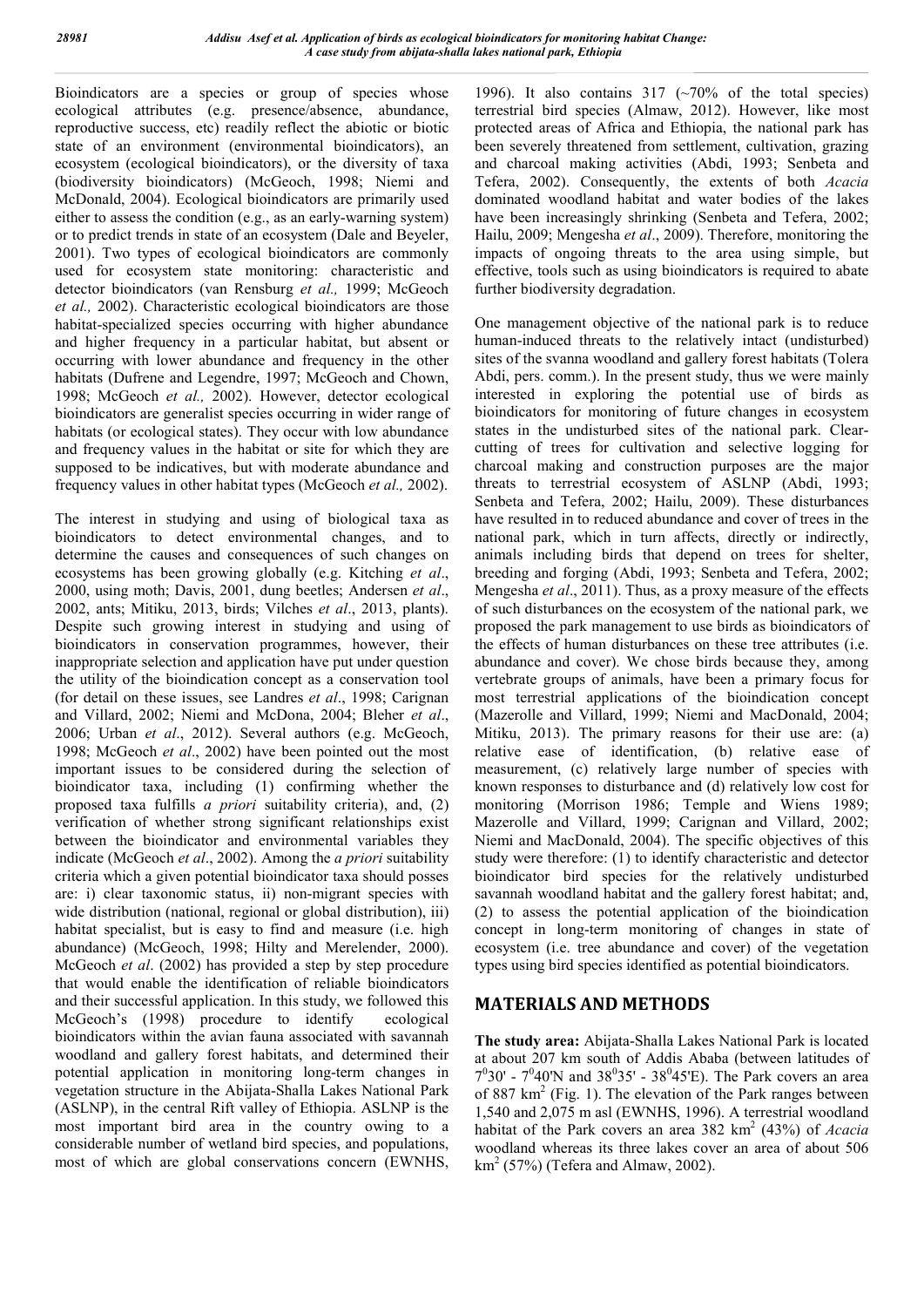The average annual rainfall within the Park is 500 mm. The main rainy season is between late January and early April, with variations from year to year (Tefera and Almaw, 2002). Gallery forests exist along the eastern shorelines of Shalla Lake and along Blulbula and Dhadhaba rivers. Like the acacia woodland, these gallery forests are also represented by partly degraded (agriculture and settlement present) and partly relatively less disturbed (no agriculture and settlement) (Fig. 1).

#### **Data collection**

We collected data on birds and tree abundance and cover. Bird surveys were carried out in January/February 2015. In each of the disturbed and undisturbed sites of the two vegetating types, 10 line transects of 1 km in length were systematically placed in each representative vegetation/land use type at a minimum distance of 300 m from each other (Bibby *et al.,* 1998). Birds were counted along each transect early in the morning, between 07h30 and 10h30, and late in the afternoon, between 14h30 and 17h30 when the majority of birds were most active. Birds seen and/or heard within a width of 50 m on both sides of each transect were recorded and all individuals counted using naked-eye and/or Bushnell® Binoculars. Birds that were observed flying over the census area and not necessarily making use of the habitat (e.g. swifts, swallows, scavengers and some raptors) were not recorded. Nomenclature and sequence of bird species follows Dowsett *et al*. (2015). Tree abundance was counted within three 20 m  $\times$  20 m quadrats (totalling to 30 quadrats for each site) set up along each transect at every 150 m. Tree canopy cover was visually estimated by taking four readings from the four cardinal directions at the centre of each quadrat and the average of the four readings for a given quadrat was calculated and used as the percentage canopy cover of that quadrat (Newton, 2007).

#### **Data analysis**

### **Selection of bioindicators**

Given that one management objective of the national park is to reduce human-induced threats to the relatively intact (undisturbed) sites of the svanna woodland and gallery forest habitats, we identified bioindicators only for those undisturbed sites. Bioindicator bird species were identified separately for these sites of each vegetation type using the Indicator Value Analysis Method (Dufrene and Legendre, 1997). This method assesses the degree (expressed as a percentage) to which each species fulfils the criteria of specificity (uniqueness to a particular site) and fidelity (frequency within that habitat type) for each sample cluster compared with all other clusters (McGeoch and Chown, 1998) and provides indicator values (IndVal) of each species for each cluster of samples compared. The species abundance matrix from each site of the two vegetation types was used to identify bioindicator species for the sites. The following two comparisons were made: disturbed savanna woodland vs. undisturbed savanna woodland, and disturbed gallery forest vs. undisturbed gallery forest. Dufrene and Legendre's (1997) random reallocation procedure of samples among sample groups was used to test the significance of the IndVal measures for each species. Following van Rensburg *et al*. (1999) and Mitiku (2013), those species with

significant IndVals >70% were then regarded as characteristic bioindicator species for the undisturbed sites of the two vegetation types. Detector bioindicator species, however, were chosen as those that had significant IndVals of 50-70% for disturbed sites and 5-50% for undisturbed sites of each vegetation type (McGeoch, 1998; van Rensburg *et al*., 1999; Mitiku, 2013). These species were not characteristic species, as they did not have high IndVals of  $> 70\%$  for any particular habitat (McGeoch, 1998; van Rensburg *et al*., 1999; Mitiku, 2013). However, they were regarded as sufficiently indicative of disturbed habitats, but were uncharacteristic of the undisturbed habitats at present. Thus, these species were supposed to show a potentially considerable increase in abundance (hence, in indicator value) in the currently undisturbed sites in the future under increasing disturbance conditions (McGeoch *et al*., 2002). The fact that a given species fulfilled the IndVal criteria does not necessarily mean that it is a reliable bioindicator (Hilty and Merelender, 2000), because the IndVal approach provides information only on its niche (e.g. habitat specialist) and life-history (easy to find and measure) (Dufrene and Legendre, 1997; McGeoch and Chown, 1998). In addition to the IndVal criteria, other *a priori* suitability criteria which a give potential bioindicator taxa should posses are: i) clear taxonomic status, i) non-migrant with wide distribution (national, regional or global distribution), iii) habitat specialist, but is easy to find and measure (i.e. high abundance) (Noss, 1990; Pearson and Cassola, 1992; McGeoch, 1998; Hilty and Merelender, 2000). Species initially indentified as potential bioindicators based on the IndVal criteria were therefore refined using these additional selection criteria (see Appendix) based on speciesspecific information obtained from literature on these criteria (Sinclair and Ryan, 2003; Redman *et al*., 2009; BirdLife International, 2013).

### **Potential application of bioindicators for ecological monitoring**

We supposed that species identified as potential bioindicators are reliable ecological bioindicators for monitoring ecosystem change in the study area if (i) their abundance show significant variation between the disturbed and undisturbed sites, (ii) the ecosystem variables that the bioindicators are supposed to be indicative show significant variation between disturbed and undisturbed sites, and (iii) there is strong significant correlations in the proposed monitoring area (i.e. undisturbed sites) between the ecosystem variables and the bioindicators (see also McGeoch et al., 2012). Thus, we first tested responses of both ecosystem (i.e. tree abundance and cover) and bioindicator (abundance) variables to disturbances to see whether there were strong relationships between disturbances and (i) attributes of the bioindicators (i.e. population abundance) and, (ii) attributes of the ecosystem (i.e. tree abundance and cover) and level of disturbance. These were done using Generalized Linear Mixed Models (GLMMs) with normal distribution and identity link function in SPSS version 20 (IBM Corporation, 2001); tree attributes (abundance and cover) and abundance of each bioindicator type were entered as dependent variables, while site (disturbed vs undisturbed) as fixed factor and site as a random factor to account for potential independence of transect within a site (Quinn and Keough, 2002).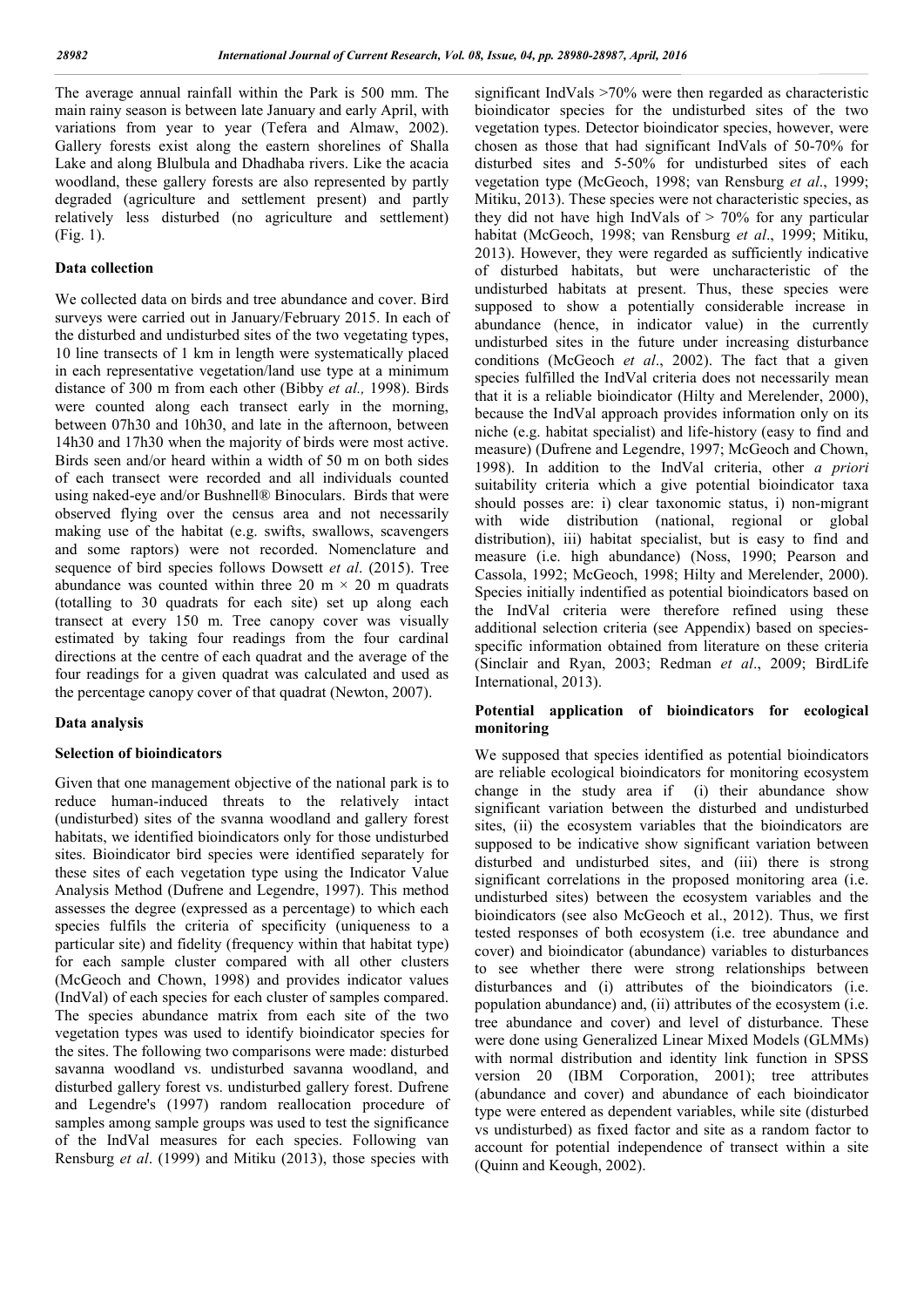

Fig. 1. Map of the study area showing the different vegetation types and sampling sites



Fig. 2. Mean ( $\pm$  SE) abundance of the characteristic and detector bioindicators in the disturbed and undisturbed sites of the savanna woodland (a) and gallery forest (b). Means with different letter in each series are significantly different at P = 0.05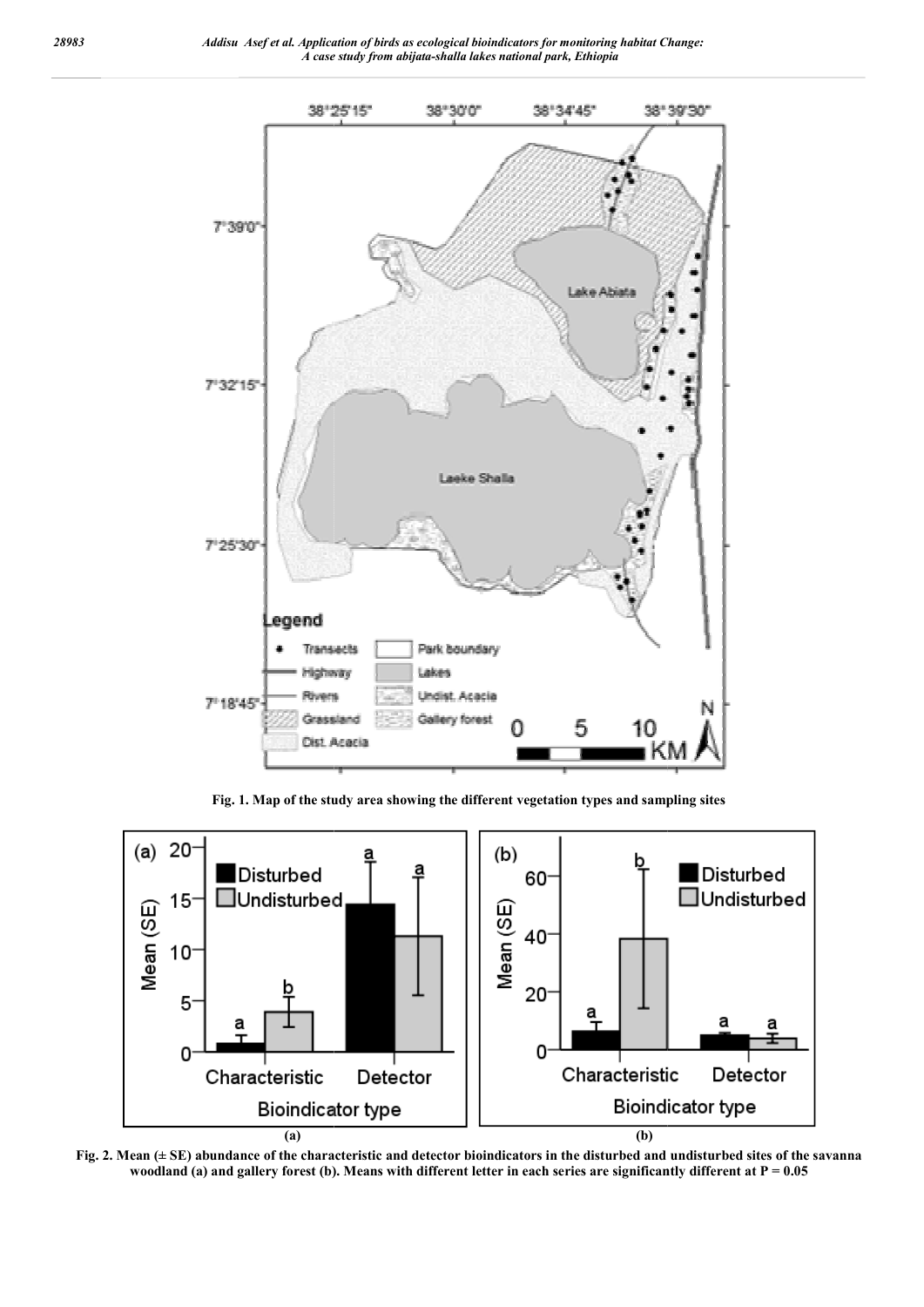We then used a simple linear regression model to develop predictive models relating each tree variable and abundance of each bioindicator type selected for the undisturbed sites of the two vegetation types; tree abundance and tree cover were treated separately as response variables, while abundance of bioindicators as predictors. When two or more characteristic or detector species were selected for a given site, we used their summed abundance, rather than individual species' abundance, as an input in the regression analysis, following De Cáceres *et al*. (2010).

### **RESULTS**

#### **Bioindicators**

Overall, a total of 86 bird species (64 species from the undisturbed gallery forest; 50 from the undisturbed savanna forest; 50 from the disturbed gallery; and 34 from disturbed savanna) were recorded in the whole study area (Asefa *et al.,* in prep.).

Based on the IndVal criteria (i.e. IndVal >70% for characteristic, and IndVal of 5%-50% in the undisturbed sites and 50%-70% in the disturbed sites for detector species), one characteristic (African Mourning Dove [*Streptopelia decipiens*]) and two detector (White-browed Sparrow Weaver [*Plocepasser mahali*] and White-headed Buffalo Weaver [*Dinemellia dinemelli*]) species were selected as potential bioindicators for the undisturbed savanna woodland. Similarly, three characteristic (Greater Blue-eared Glossy Starling [*Lamprotornis chalybaeus*], White-rumped Babbler (*Turdoides leucopygia*) and Red-eyed Dove [*Streptopelia semitorquata*]) and one detector (Laughing Dove [*Streptopelia senegalensis*]) species were selected for the undisturbed Gallery forest (Table 1). All the potential bioindicator species selected based on the IndVal criteria had also fulfilled all other additional selection criteria (see Appendix).

**Application of the bioindicators for ecological monitoring:**  As expected, both tree abundance and cover were significantly greater in the undisturbed sites of each vegetation type (in all cases,  $F_{1, 18} = 6.24{\text -}104.69$ , P < 0.05; Table 2). However, only the mean abundances of the characteristic bioindicators were significantly different between the disturbed and undisturbed sites of each vegetation type (characteristic bioindicators, gallery forest:  $F_{1,18}$ , 14.196; savanna woodland:  $F_{1,18} = 13.409$ ; in both cases, P < 0.05; detectors: gallery forest,  $F_{1,18} = 1.494$ ,  $P = 0.237$ ; savanna woodland,  $F_{1,18} = 0.758$ ,  $P = 0.3953$ ); characteristic bioindicators were significantly more abundant in the undisturbed sites of both vegetation types than in their respective disturbed sites (Fig. 2a-b). Thus, only characteristic bioindicators were retained for further analysis to test their reliability to use them for bioindication. Results of regression analyses of tree attributes against abundance of characteristic bioindicators, in both cases, showed significant relationships (one-way ANOVA: savanna woodland,  $F_{1,8} = 77.405$ ; gallery forest,  $F_{1,8} = 55.442$ ; in both cases, P < 0.05; Table 3). The correlation coefficients of tree abundance and tree cover against the abundance of the characteristic bioindicators were 0.952 and 0.909, respectively, in the savanna woodland and 0.935 and 0.748, respectively, in the galley forest (Table 3).

These suggest that 91% and 87%, of the variations in tree abundance and 83% and 56% of the variations in tree cover were explained by variations in abundances of the bioindicators in the savanna woodland and gallery forest habitats, respectively (Table 3). Furthermore, in both habitats, regression parameters [slopes] relating tree attributes with abundance of the characteristic bioindicators were statistically significant; as expected, abundances of characteristic bioindicator species had positive relationships with both tree abundance and cover of each vegetation type (Table 4). These results, therefore, suggest that the characteristic species selected for each habitat are reliable bioindicators that can readily be used for monitoring ecosystem of the national park.

#### **DISCUSSION**

In the present study, we identified bird species that can potentially be used as ecological bioindicators of ecosystem state in ASLNP of Ethiopia, and tested their reliability by correlating their abundances with the ecological variables they are indicative. This testing procedure has enabled to refine the selection process so as to retain only those reliable ones, whereby the confidence with which the final suite of species may be regarded as bioindicators was improved. As suggested previously (McGeoch, 1998; Hilty and Merenlander, 2000), such reliability test is essential to select appropriate species for effective application of the bioindication concept, and a testing process such as the one we outline here is thus advocated for all studies concerned with bioindicator identification and application. Our results showed that both tree abundance and cover were significantly lower in the disturbed sites of each vegetation type than the undisturbed sites. This human-induced vegetation structural change in our study area has resulted to changes in avian assemblage composition; some species appeared to present in more abundances and frequencies in the undisturbed sites than in the disturbed sites, and some other species *vice-versa* (Supporting Material). Few of such species had a significant IndVal of >70% for the undisturbed habitats and, therefore, were selected as characteristic bioindicators.

However, some other species showed some degree of habitat preference for the disturbed sites, but with lower abundance and frequency of occurrence in the undisturbed sites. Such species were selected as detector bioindicator species for the undisturbed sites (McGeoch *et al*., 2002; see also Table 1 and Supporting Material). However, only the characteristic species showed significant variation between disturbance levels, thus were found to more reliable bioindicators in our study area. Our findings generally suggest that the potential of using birds as bioindicators for monitoring of the status of tree abundance and cover in the undisturbed habitats of the national park. The main evidence for this potential use is that all the selected characteristic bioindicator species appeared to posses properties required for a given taxon to be effectively used for bioindication purpose (Hilty and Merelender, 2000; McGeoch, 1998; Mitiku, 2013). For example, (i) all the bioindicator species proposed here abundantly occur across their ranges (BirdLife International, 2013), suggesting that the high likelihood of sampling them during subsequent survey periods; (ii) all these species could easily be distinguished from their co-occurring similar species (for such species, see Ian and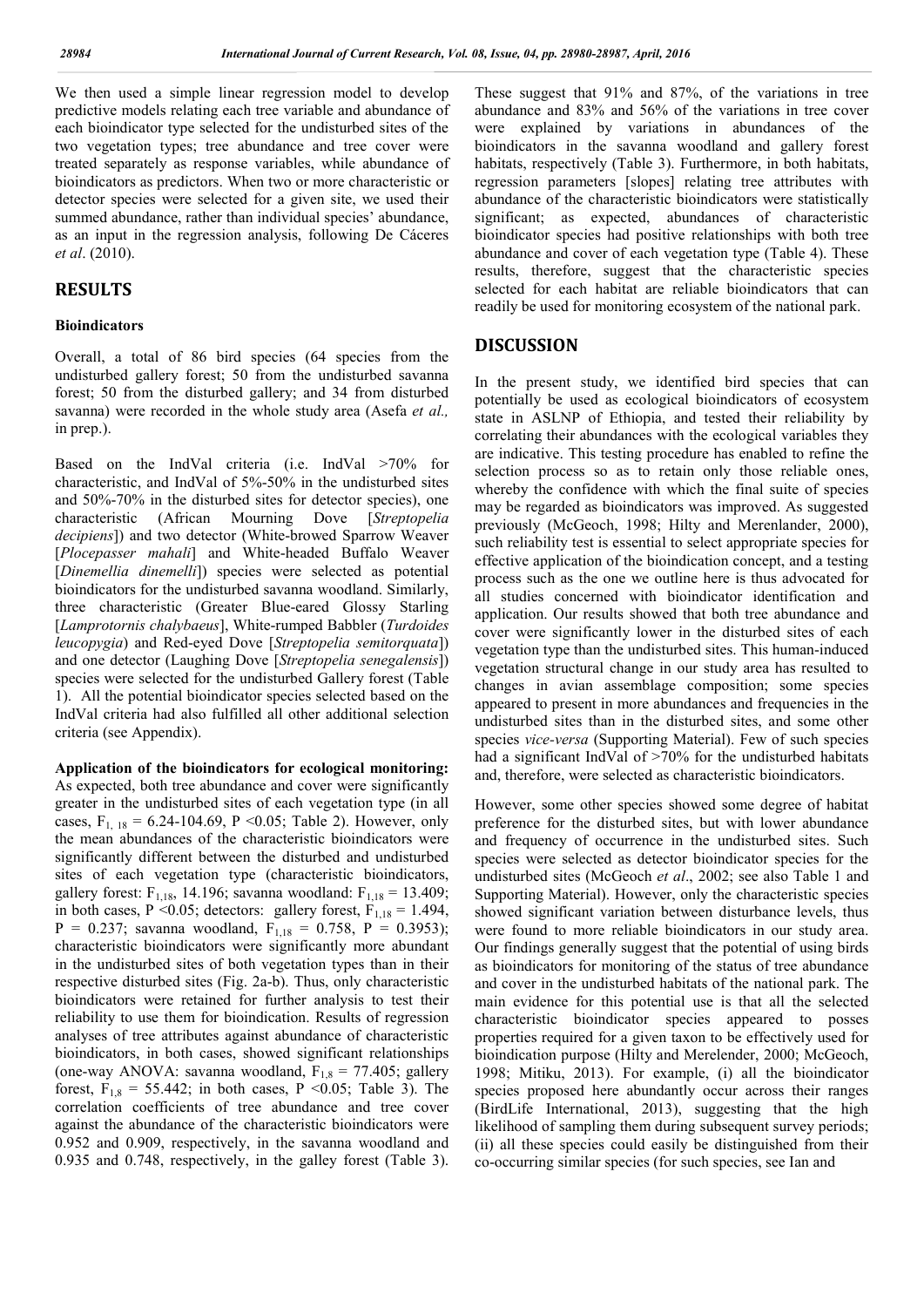**Table 1. Bird species selected as potential characteristic and detector bioindicators and their Indicator values (IndVal) for the undisturbed savannah woodland (a) and the undisturbed gallery forest (b) sites of ASLNP. (Species with significant IndVals >70% were then regarded as characteristic bioindicator species, while species with significant IndVals of 50-70% for disturbed sites and 5-50% for undisturbed sites of each vegetation type regarded as detectors; following van Rensburg** *et al***. (1999) and Mitiku (2013)**

| <b>Characteristic</b>                                        |        | <b>Detector</b>                                           |        |
|--------------------------------------------------------------|--------|-----------------------------------------------------------|--------|
| species                                                      | IndVal | Species                                                   | IndVal |
| (a) Savanna woodland                                         |        |                                                           |        |
| African Mourning Dove (Streptopelia decipiens)               | 83     | White-browed Sparrow-weaver ( <i>Plocepasser mahali</i> ) | 42     |
|                                                              |        | White-headed Buffalo Weaver (Dinemellia dinemelli)        | 22     |
| (b) Gallery forest                                           |        |                                                           |        |
| Greater Blue-eared Glossy Starling (Lamprotornis chalybaeus) | 84     | Laughing Dove (Streptopelia senegalensis)                 | 44     |
| White-rumped Babbler (Turdoides leucopygia)                  | 70     |                                                           |        |
| Red-eyed Dove (Streptopelia semitorquata)                    | 70     |                                                           |        |

**Table 2. Mean (± SD) values of tree abundance and tree cover for the disturbed and undisturbed habitats of**  the savanna woodland and gallery forest. In all cases,  $n = 10$ 

|                                                                                                                           | Disturbed Savanna       | Undisturbed savanna     | Disturbed gallery      | Undisturbed gallery          |  |
|---------------------------------------------------------------------------------------------------------------------------|-------------------------|-------------------------|------------------------|------------------------------|--|
| Tree abundance.                                                                                                           | $16.2 \pm 10.6^{\circ}$ | $36.1 \pm 14.1^{\circ}$ | $12.4 \pm 3.8^{\circ}$ | $26.9 \pm 11.6^{\circ}$      |  |
| Tree cover $(\% )$                                                                                                        | $10.7 \pm 7.7^{\circ}$  | $38.5 \pm 17.5^{\circ}$ | $12.6 \pm 3^{2a}$      | 54.0 $\pm$ 11.7 <sup>b</sup> |  |
| Means of each variable indicated by different superscript letters denotes significantly different at $P \le 0.05$ between |                         |                         |                        |                              |  |

Means of each variable indicated by different superscript letters denotes significantly different at P <0.05 between the disturbed and undisturbed sites of each vegetation type.

**Table 3. Relationships between tree abundance [T (abun.)] and tree cover [(T (cover)] with the abundances of characteristic [Cha. (abun.)] bioindicators for the undisturbed sites of savanna woodland (SWL) and gallery forest (GF) vegetation types**

| <b>Site</b> | Dependent var. | Predictor var. | R     | <b>ANOVA</b> |                |           |
|-------------|----------------|----------------|-------|--------------|----------------|-----------|
|             |                |                |       | Source       | Sum of Squares | $F_{1.8}$ |
| SWL         | Tree abundance | Cha. (abun.)   | 0.952 | Regression   | 1615.894       | 77.405**  |
|             |                |                |       | Residual     | 167.006        |           |
|             | Tree cover     | Cha. (abun.)   | 0.909 | Regression   | 2274.484       | 38.065**  |
|             |                |                |       | Residual     | 478.016        |           |
| GF          | Tree abundance | Cha. (abun.)   | 0.935 | Regression   | 1058.205       | 55.442**  |
|             |                |                |       | Residual     | 152.695        |           |
|             | Tree cover     | Cha. (abun.)   | 0.748 | Regression   | 694.329        | $10.179*$ |
|             |                |                |       | Residual     | 545.671        |           |

**Table 4. Regression equations relating tree abundance [T (abun.)] and tree cover [(T (cover)] with abundances of characteristic [Cha. (abun.)] bioindicators for the undisturbed sites of savanna woodland (SWL) and gallery forest (GF) vegetation types in ASLNP**

| <b>Site</b>      | Dependent var.              | Equation                                                  | <b>Equation No.</b> |
|------------------|-----------------------------|-----------------------------------------------------------|---------------------|
| Savanna Woodland | Tree abundance [T (abun.)]  | T (abun.) = 13.681 (2.929) + 5.748 (0.653) *Char. (abun.) | Eq $(1)$            |
|                  | Tree cover $[T$ (cover) $]$ | T (cover) = 11.902 (4.956) + 6.820 (0.909) *Char. (abun.) | Eq $(2)$            |
| Gallery forest   | Tree abundance [T (abun.)]  | T (abun.) = 15.968 (2.016) + 0.285 (0.038) *Char. (abun.) | Eq $(3)$            |
|                  | Tree cover $[T$ (cover) $]$ | T (cover) = $45.145(3.811) + 0.231(0.072)$ *Char. (abun.) | Eq $(4)$            |

Sinclair, 2006), making them easily identified both by non-bird specialists (with little training inputs) and specialists during monitoring work; (iii) the mean abundances of the characteristic bioindicators were significantly different between disturbed and undisturbed sites, perhaps indicating their sensitivity or responsiveness to disturbance; and, (iv) the population abundances of the bioindicators were strongly and linearly correlated with tree abundance and tree cover in the undisturbed sites of both vegetation types. From the foregoing discussion it is apparent that long-term monitoring of species selected as bioindicators for the undisturbed habitats can provide useful information for managers of the ASLNP as an early warning system for any changes in tree structure (abundance and cover) taking place within these undisturbed habitats. In addition, data derived from such monitoring activities could also serve as to evaluate the effectiveness of management actions taken towards minimizing the threats facing the habitats. Although characteristic and detector bioindicator species provide complementary information about

the state of the ecosystem under question, the novelty of using both together can be seen from the role they play in ecological monitoring. Characteristic species are those that are either confined to, or are found in higher abundance and frequency in a site which they are bioindicators for (in our case, the undisturbed sites). Thus, the decrease/increase in abundance and frequency of occurrence in that habitat indicates the ecological status of the habitat and provides early warning information (Van Rensburg *et al.,* 1999; McGeoch *et al.,* 2002). Whereas, detectors must occur both in the site which they are indicatives, but with lower abundance and frequency values, and in the other sites that are compared with the target site but with moderate abundance and frequency values. This means that, the detector species tend to be uncommon in the undisturbed sites at present, but generally are widespread in the disturbed areas; thus are supposed to become more abundant in the undisturbed sites in the future if the sites will be continuously impacted from more disturbances (Van Rensburg *et al.,* 1999; McGeoch *et al.,* 2002).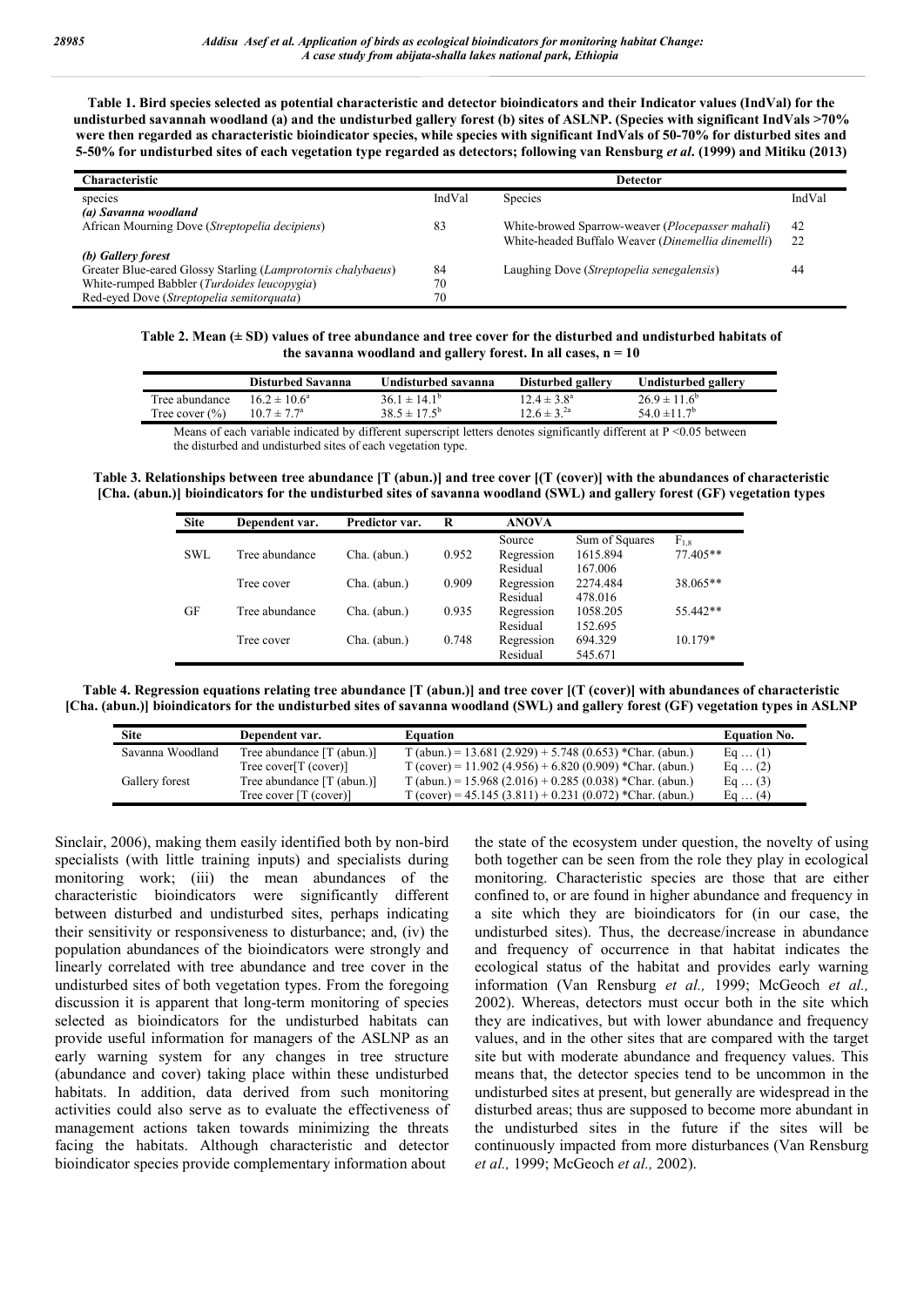Furthermore, the rationality of considering detector bioindicators, in addition to characteristic bioindicators, is that specialist species such as characteristic bioindicator species are usually prone to local extinction under continuing habitat disturbances (McGeoch *et al.,* 2002), whereas such disturbances create opportunity for disturbance tolerant species such as detector bioindicators. Thus, in the future face of rapid habitat change, detecting an increase in frequency and abundance of the detectors in undisturbed sites is likely to be far more reliably undertaken than detecting the absence of characteristic species in those sites (McGeoch, 1998; Van Rensburg *et al.,* 1999, McGeoch *et al.,* 2002). Both types of bioindicators provide complementary information and are, therefore, useful species for indicating changes in ecological conditions.

#### **Conclusion**

In the present study, we demonstrated that birds can potentially be used as bioindicators, which has been considered as simple and cost-effective conservation tool (Kremen, 1992; McGeoch *et al*., 2002; Bleher *et al*., 2006), of ecosystem state in ASLNP of Ethiopia. We attempted to overcome most pitfalls of inappropriate selection and application following three approaches. First, in the selection process we confirmed whether those species identified as potential bioindicators based on their IndVals also had features that a given reliable bioindicator taxa should possesses. Second, we tested whether the observed patterns in abundance of the bioindicators and in the ecosystem attributes (tree abundance and cover) which the bioindicators are indicatives correlate with disturbance patterns. Finally, we tested whether the observed patterns in abundance of the bioindicators actually reflects patterns in attributes (tree abundance and cover) of the ecosystem component that they are intended to indicate. The procedures we used in this study to select the bioindicators and to assess the reliability of their utility as successful bioindicators will serve as a showcase which can be applied to any taxa in the area or elsewhere. However, we suggest that, whenever available resources allow, for such bioindicators to be used with more confidence, they should be tested on data independent from those used for initial selection. This can be done, for example, based on data taken from same sampling points but on different time/season, or from other similar habitats.

In order to practically use the proposed bioindicator species for future ecological monitoring in the undisturbed sites of our study area, they should be counted following same procedures and time of year used in the present study. We also suggest that this counting should be done at regular time intervals; depending on availability resources needed to undertake the survey, this could be every two or three years. Such standardization of data collection protocol would enable one to make valid comparisons across different temporal scales (Bibby *et al.,* 1998). Then, by inserting the new abundance values of the bioindicators obtained from successive survey periods into the equations provided on Table 4, one can estimate the status of tree abundance and/or cover in each respective habitat. This in turn allows managers to understand trends in the level of disturbances to the sites so as to evaluate

their management effectiveness and/or to develop mitigation measures.

#### **Acknowledgments**

We thank Tolera Sori and Shubbisa Godana for their assistance during the field work. This study was conducted with a financial support provided by Wondo Genet College of Forestry and Natural Resources/Hawassa University, Ethiopia. We also thank the Ethiopian Wildlife Conservation Authority and the Bale Mountains National Park for the research permission provided.

#### **REFERENCES**

- Abdi, M. 1993. Impact of human activities on Abijiata-Shalla Lakes National Park ecosystem. M.Sc. Thesis, Agricultural University of Norway, Oslo
- Almaw, R. 2012. Checklist of birds of Abijiata-Shalla Lakes National Park, Ethiopia. Ethiopian Wildlife Conservation Authority, Addis Ababa.
- Andersen, A.N., Hoffmann, B.J., Muller, WJ. Griffiths, A.D. 2002. Using ants as bioindicators in land management: simplifying the assessment of ant community responses. *J. Appl. Ecol*., 39: 8-17.
- Asefa, A., Shimelis, A., Kinahan, A.A. 2015. Assessment of threat status in the northern woodlands of the Bale Mountains, Ethiopia: indicator for management effectiveness. *Ethiop. J. Envir. Stud. and Manag*., 8(3): 318-329. doi: http://dx.doi.org/10.4314/ejesm.v8i3.9.
- Bibby, C., Jones, M., Marsden, S. 1998. Bird Survey. Expedition Field Techniques. Expedition Advisory Centre, Royal Geographic Society, London.
- BirdLife International. 2013. Country profile: Ethiopia. Available from: http://www.birdlife.org/datazone/country/ ethipia (accessed on 07 May 2013).
- Bleher, B., Uster, D., Bergsdorf, T. 2006. Assessment of threat status and management effectiveness in Kakamega Forest, Kenya. *Biodiv. Conserv*. 15:1159-1177.
- Bruner, A.G., Gullison, R.E., Rice, R.E., da Fonseca, G.A.B. 2001. Effectiveness of Parks in Protecting Tropical Biodiversity. *Science* 291: 125-127.
- Carignan, V. , Villard, M. 2002. Selecting indicator species to monitor ecological integrity: a review. *Environ. Monit. Assess*. 78: 45-61.
- Chown, S.L. 2010. Temporal biodiversity change in transformed landscapes: a southern African perspective. *Phil. Trans. R. Soci., Biol. scie*. 365: 3729-3742.
- Dale, V.H., Beyeler, S.C. 2001. Challenges in the development and use of ecological indicators. *Ecol. Indic*. 1:3-10.
- Davis, A.J. 2001. Dung beetles as indicators of change in the forests of northern Borneo. *J. Appl*. *Ecol*. 38: 593-616.
- De Cáceres, M., Legendre, P., Moretti, M. 2010. Improving indicator species analysis by combining groups of sites. *Oikos* 119: 1674-1684.
- Dowsett, R. J., Atkinson, P. W., Caddick, J. A. 2015. Checklist of the birds of Ethiopia. [Available at: http//:www. africanbirdclub.org (accessed 10 April 2015)].
- Dufrene, M., Legendre, P. 1997. Species assemblages and indicator species: the need for a flexible asymmetrical approach. *Ecol. Monogr*. 67: 345-366.